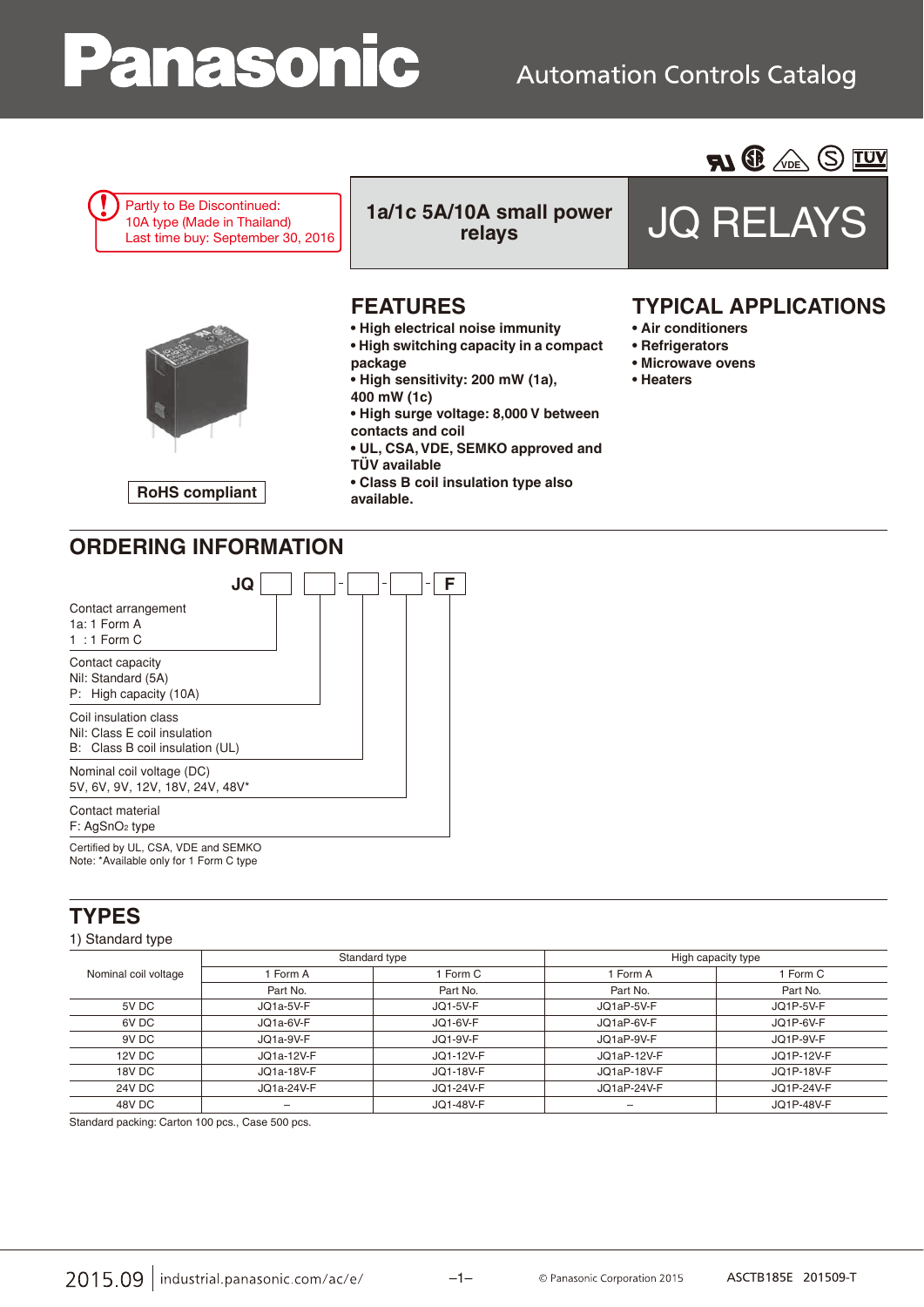## **RATING**

JQ

#### **1. Coil data**

| Contact<br>arrangement | Nominal coil<br>voltage | Pick-up voltage<br>(at 20 $\mathrm{^{\circ}C}$ 68 $\mathrm{^{\circ}F}$ ) | Drop-out<br>voltage<br>(at 20 $\mathrm{^{\circ}C}$ 68 $\mathrm{^{\circ}F}$ ) | Nominal operating<br>current<br>[ $\pm$ 10%] (at 20 $\degree$ C 68 $\degree$ F) | Coil resistance<br>[ $\pm$ 10%] (at 20 $^{\circ}$ C 68 $^{\circ}$ F) | Nominal operating<br>power<br>(at $20^{\circ}$ C 68 $^{\circ}$ F) | Max. applied voltage                                                                                                |  |
|------------------------|-------------------------|--------------------------------------------------------------------------|------------------------------------------------------------------------------|---------------------------------------------------------------------------------|----------------------------------------------------------------------|-------------------------------------------------------------------|---------------------------------------------------------------------------------------------------------------------|--|
|                        | 5V DC                   | Standard type:                                                           | 5%V or more of<br>nominal voltage<br>(Initial)                               | 40.0mA                                                                          | 125 $\Omega$                                                         |                                                                   | 180% of nominal voltage<br>(at 20 $\mathrm{^{\circ}C}$ 68 $\mathrm{^{\circ}F}$ )                                    |  |
|                        | 6V DC                   | 75%V or less of                                                          |                                                                              | 33.3mA                                                                          | 180 $\Omega$                                                         |                                                                   |                                                                                                                     |  |
| 1 Form A               | 9V DC                   | nominal voltage (Initial)                                                |                                                                              | 22.2mA                                                                          | 405 $\Omega$                                                         | 200mW                                                             | 130% of nominal voltage                                                                                             |  |
|                        | 12V DC                  | High capacity type:<br>80%V or less of                                   |                                                                              | 16.7mA                                                                          | 720 $\Omega$                                                         |                                                                   | (at $70^{\circ}$ C $158^{\circ}$ F)<br>[When using relays at                                                        |  |
|                        | 18V DC                  |                                                                          |                                                                              | 11.1mA                                                                          | 1,620 $\Omega$                                                       |                                                                   |                                                                                                                     |  |
|                        | <b>24V DC</b>           | nominal voltage (Initial)                                                |                                                                              | 8.3mA                                                                           | 2,880 $\Omega$                                                       |                                                                   | 85°C 185°F, see Notes*4]                                                                                            |  |
| 1 Form C               | 5V DC                   |                                                                          | 5%V or more of<br>nominal voltage<br>(Initial)                               | 80 mA                                                                           | $62.5\Omega$                                                         |                                                                   | 150% of nominal voltage<br>(at 20 $\mathrm{^{\circ}C}$ 68 $\mathrm{^{\circ}F}$ )                                    |  |
|                        | 6V DC                   | Standard type:<br>75%V or less of                                        |                                                                              | 66.7mA                                                                          | 90 $\Omega$                                                          |                                                                   |                                                                                                                     |  |
|                        | 9V DC                   | nominal voltage (Initial)                                                |                                                                              | 44.4mA                                                                          | $202.5\Omega$                                                        |                                                                   |                                                                                                                     |  |
|                        | 12V DC                  | High capacity type:                                                      |                                                                              | 33.3mA                                                                          | 360 $\Omega$                                                         | 400mW                                                             | 110% of nominal voltage<br>(at $70^{\circ}$ C $158^{\circ}$ F)<br>[When using relays at<br>85°C 185°F, see Notes*4] |  |
|                        | 18V DC                  |                                                                          |                                                                              | 22.2mA                                                                          | 810 $\Omega$                                                         |                                                                   |                                                                                                                     |  |
|                        | <b>24V DC</b>           | 80%V or less of<br>nominal voltage (Initial)                             |                                                                              | 16.7mA                                                                          | 1.440 $\Omega$                                                       |                                                                   |                                                                                                                     |  |
|                        | 48V DC                  |                                                                          |                                                                              | 8.3mA                                                                           | 5,760 $\Omega$                                                       |                                                                   |                                                                                                                     |  |

#### **2. Specifications**

|                               |                                                                               |                                                   | Specifications                                                                                                                                                                                                                                                                                             |                                                                                                                            |                                                                                   |                                                                                                                                         |  |  |
|-------------------------------|-------------------------------------------------------------------------------|---------------------------------------------------|------------------------------------------------------------------------------------------------------------------------------------------------------------------------------------------------------------------------------------------------------------------------------------------------------------|----------------------------------------------------------------------------------------------------------------------------|-----------------------------------------------------------------------------------|-----------------------------------------------------------------------------------------------------------------------------------------|--|--|
| Characteristics               |                                                                               | Item                                              | Standard type                                                                                                                                                                                                                                                                                              |                                                                                                                            | High capacity type                                                                |                                                                                                                                         |  |  |
|                               | Arrangement                                                                   |                                                   | 1 Form A                                                                                                                                                                                                                                                                                                   | 1 Form C                                                                                                                   | 1 Form A                                                                          | 1 Form C                                                                                                                                |  |  |
| Contact                       | Contact resistance (Initial)                                                  |                                                   | Max. 100m $\Omega$ (By voltage drop 6 V DC 1 A)                                                                                                                                                                                                                                                            |                                                                                                                            |                                                                                   |                                                                                                                                         |  |  |
|                               | Contact material                                                              |                                                   |                                                                                                                                                                                                                                                                                                            |                                                                                                                            | AgSnO <sub>2</sub> type                                                           |                                                                                                                                         |  |  |
| Rating                        |                                                                               | Nominal switching capacity (resistive load)       | 5 A 125 V AC.<br>2 A 250 V AC,<br>5 A 30 V DC                                                                                                                                                                                                                                                              | N.O. side:<br>5 A 125 V AC,<br>2 A 250 V AC,<br>3 A 30 V AC<br>N.C. side:<br>2 A 125 V AC,<br>1 A 250 V AC,<br>1 A 30 V DC | 10 A 125 V AC,<br>5 A 250 V AC,<br>5 A 30 V DC                                    | N.O. side:<br>10 A 125 V AC,<br>5 A 250 V AC,<br>5 A 30 V AC<br>N.C. side:<br>3 A 125 V AC,<br>2 A 250 V AC,<br>1 A 30 V DC             |  |  |
|                               | Max. switching power (resistive load)                                         |                                                   | 625 VA, 150 W                                                                                                                                                                                                                                                                                              | N.O. side:<br>625 VA, 90 W<br>N.C. side:<br>250 VA, 30 W                                                                   | 1,250 V AC, 150 W                                                                 | N.O. side:<br>1,250 VA, 150 W<br>N.C. side:<br>500 V AC, 30 W                                                                           |  |  |
|                               | Max. switching voltage                                                        |                                                   |                                                                                                                                                                                                                                                                                                            | 250 V AC, 110 V DC (0.3A)                                                                                                  |                                                                                   |                                                                                                                                         |  |  |
|                               | Max. switching current                                                        |                                                   | N.O.: 5 A. N.C.: 2 A                                                                                                                                                                                                                                                                                       |                                                                                                                            | N.O.: 10 A, N.C.: 3 A                                                             |                                                                                                                                         |  |  |
|                               | Nominal operating power                                                       |                                                   | 200 mW                                                                                                                                                                                                                                                                                                     | 400 mW                                                                                                                     | 200 mW                                                                            | 400 mW                                                                                                                                  |  |  |
|                               |                                                                               | Min. switching capacity (reference value)*1       | 100 mA, 5 V DC                                                                                                                                                                                                                                                                                             |                                                                                                                            |                                                                                   |                                                                                                                                         |  |  |
|                               | Insulation resistance (Initial)                                               |                                                   | Min. 1,000 MΩ (at 500 V DC) Measurement at same location as "Breakdown voltage" section.                                                                                                                                                                                                                   |                                                                                                                            |                                                                                   |                                                                                                                                         |  |  |
|                               | Breakdown voltage<br>(Initial)                                                | Between open contacts                             | 1.000 Vrms for 1 min.                                                                                                                                                                                                                                                                                      | 750 Vrms for 1 min.                                                                                                        | 1.000 Vrms for 1 min.                                                             | 750 Vrms for 1 min.                                                                                                                     |  |  |
|                               |                                                                               | Between contact and coil                          | 4,000 Vrms for 1 min. (Detection current: 10 mA)                                                                                                                                                                                                                                                           |                                                                                                                            |                                                                                   |                                                                                                                                         |  |  |
| Electrical<br>characteristics | Temperature rise (coil)                                                       |                                                   | Max. 45°C 113°F<br>(By resistive method, nominal coil voltage<br>applied to the coil; contact carrying current:<br>5A, at 70°C 158°F)                                                                                                                                                                      |                                                                                                                            |                                                                                   | Max. 45°C 113°F<br>(By resistive method, nominal coil voltage)<br>applied to the coil; contact carrying current:<br>10A, at 70°C 158°F) |  |  |
|                               | Surge breakdown voltage* <sup>2</sup><br>(Between contact and coil) (Initial) |                                                   |                                                                                                                                                                                                                                                                                                            | 8,000 V                                                                                                                    |                                                                                   |                                                                                                                                         |  |  |
|                               | (Initial)                                                                     | Operate time (at nominal voltage) (at 20°C 68°F)  | Max. 20 ms (excluding contact bounce time.)                                                                                                                                                                                                                                                                |                                                                                                                            |                                                                                   |                                                                                                                                         |  |  |
|                               | (Initial)                                                                     | Release time (at nominal voltage) (at 20°C 68°F)  | Max. 10 ms (excluding contact bounce time) (Without diode)                                                                                                                                                                                                                                                 |                                                                                                                            |                                                                                   |                                                                                                                                         |  |  |
|                               |                                                                               | Functional                                        |                                                                                                                                                                                                                                                                                                            |                                                                                                                            | 294 m/s <sup>2</sup> (Half-wave pulse of sine wave: 11 ms; detection time: 10us.) |                                                                                                                                         |  |  |
| Mechanical                    | Shock resistance                                                              | <b>Destructive</b>                                | 980 m/s <sup>2</sup> (Half-wave pulse of sine wave: 6 ms.)                                                                                                                                                                                                                                                 |                                                                                                                            |                                                                                   |                                                                                                                                         |  |  |
| characteristics               | Vibration resistance                                                          | Functional                                        | 10 to 55 Hz at double amplitude of 1.6 mm (Detection time: 10µs.)                                                                                                                                                                                                                                          |                                                                                                                            |                                                                                   |                                                                                                                                         |  |  |
|                               |                                                                               | <b>Destructive</b>                                |                                                                                                                                                                                                                                                                                                            | 10 to 55 Hz at double amplitude of 2.0 mm                                                                                  |                                                                                   |                                                                                                                                         |  |  |
| <b>Expected life</b>          | Mechanical (at 180 times/min.)                                                |                                                   | Min. 107                                                                                                                                                                                                                                                                                                   |                                                                                                                            |                                                                                   |                                                                                                                                         |  |  |
| Conditions                    |                                                                               | Conditions for operation, transport and storage*3 | Ambient temperature: $-40^{\circ}$ C to $+70^{\circ}$ C $-40^{\circ}$ F to $+158^{\circ}$ F (class E insulation).<br>$-40^{\circ}$ C to $+85^{\circ}$ C $-40^{\circ}$ F to $+185^{\circ}$ F <sup>*4</sup> (class B insulation)<br>Humidity: 5 to 85% R.H. (Not freezing and condensing at low temperature) |                                                                                                                            |                                                                                   |                                                                                                                                         |  |  |
|                               | Max. operating speed                                                          |                                                   | 20 times/min. (at nominal switching capacity)                                                                                                                                                                                                                                                              |                                                                                                                            |                                                                                   |                                                                                                                                         |  |  |
| Unit weight                   |                                                                               |                                                   | Approx. 7 g . 25 oz                                                                                                                                                                                                                                                                                        |                                                                                                                            |                                                                                   |                                                                                                                                         |  |  |

\* Specifications will vary with foreign standards certification ratings.

Notes: \*1. This value can change due to the switching frequency, environmental conditions, and desired reliability level, therefore it is recommended to check this with the actual load.

\*2. Wave is standard shock voltage of ±1.2×50μs according to JEC-212-1981

\*3. The upper limit of the ambient temperature is the maximum temperature that can satisfy the coil temperature rise value. Refer to Usage, transport and storage conditions in NOTES.

\*4. When using relays in a high ambient temperature, consider the pick-up voltage rise due to the high temperature (a rise of approx. 0.4% V for each 1°C 33.8°F with 20°C 68°F as a reference) and use a coil impressed voltage that is within the maximum applied voltage range.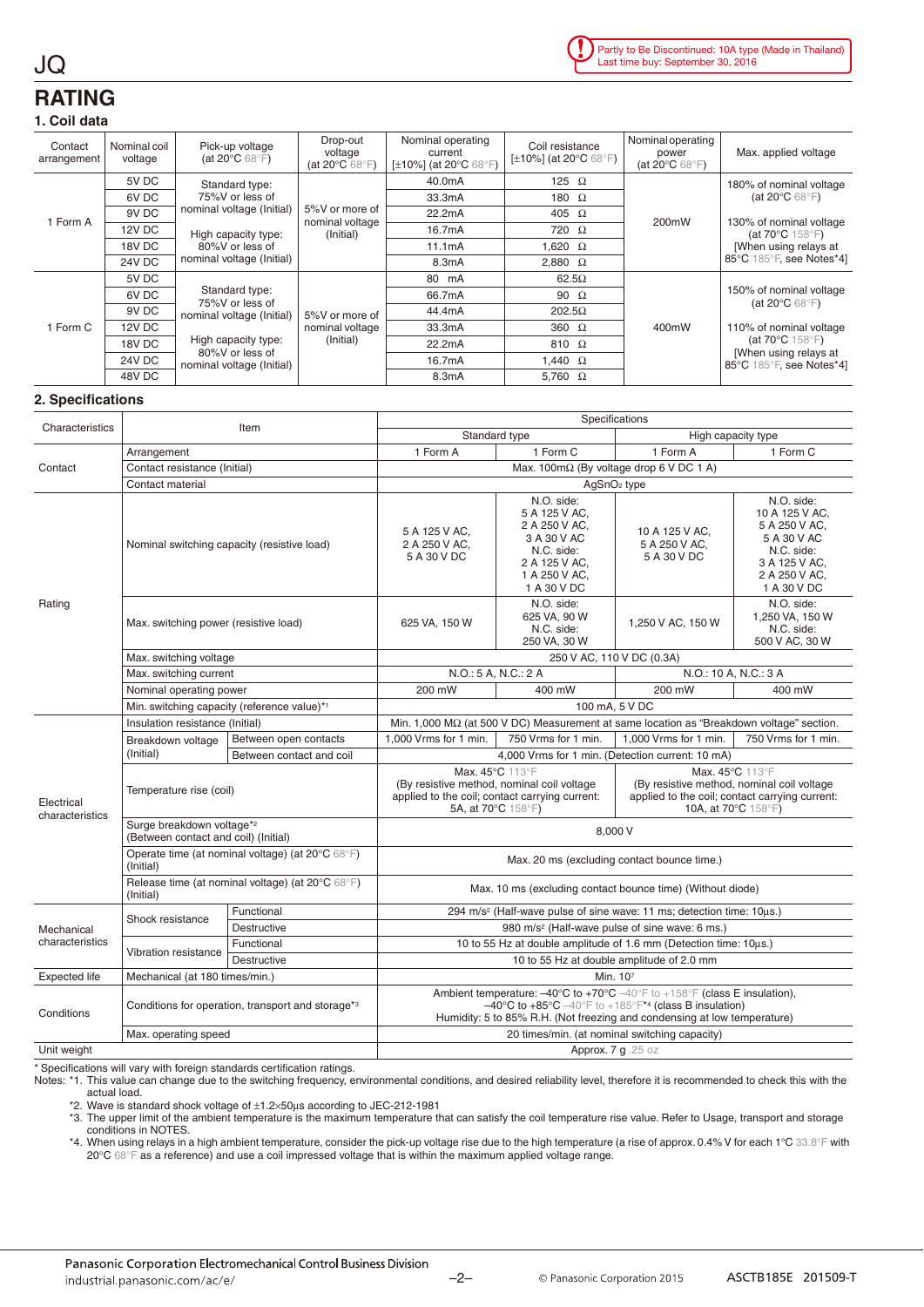#### **3. Expected electrical life**

| Type               |          |      | Switching capacity                                          | No. of operations                                                   |  |  |
|--------------------|----------|------|-------------------------------------------------------------|---------------------------------------------------------------------|--|--|
|                    | 1 Form A |      | 5 A 125 V AC<br>3 A 125 V AC<br>2 A 250 V AC<br>5 A 30 V DC | $5\times10^4$<br>$2\times10^{5}$<br>$2\times105$<br>10 <sup>5</sup> |  |  |
| Standard type      | 1 Form C | N.O. | 5 A 125 V AC<br>3 A 125 V AC<br>2 A 250 V AC<br>3 A 30 V DC | $5\times10^4$<br>$2\times10^{5}$<br>$2\times105$<br>10 <sup>5</sup> |  |  |
|                    |          | N.C. | 2 A 125 V AC<br>1 A 250 V AC<br>1 A 30 V DC                 | $2\times105$<br>$2\times10^{5}$<br>10 <sup>5</sup>                  |  |  |
|                    | 1 Form A |      | 10 A 125 V AC<br>5 A 250 V AC<br>5 A 30 V DC                | $5\times104$<br>$5\times10^4$<br>10 <sup>5</sup>                    |  |  |
| High capacity type |          | N.O. | 10 A 125 V AC<br>5 A 250 V AC<br>5 A 30 V DC                | $5\times10^4$<br>$5\times104$<br>10 <sup>5</sup>                    |  |  |
|                    | 1 Form C | N.C. | 3 A 125 V AC<br>2 A 250 V AC<br>1 A 30 V DC                 | $2\times105$<br>$2\times10^{5}$<br>10 <sub>5</sub>                  |  |  |

### **REFERENCE DATA**

1.-(1) Max. switching capacity (1 Form A type) 1.-(2) Max. switching capacity (1 Form C type)





#### **Standard type**

2. Life curve

Ambient temperature: room temperature



3.-(1) Operate & release time (1 Form A type) Tested sample: JQ1a-12V-F, 25 pcs.



3.-(2) Operate & release time (1 Form C type) Tested sample: JQ1-24V-F, 25 pcs.

JQ

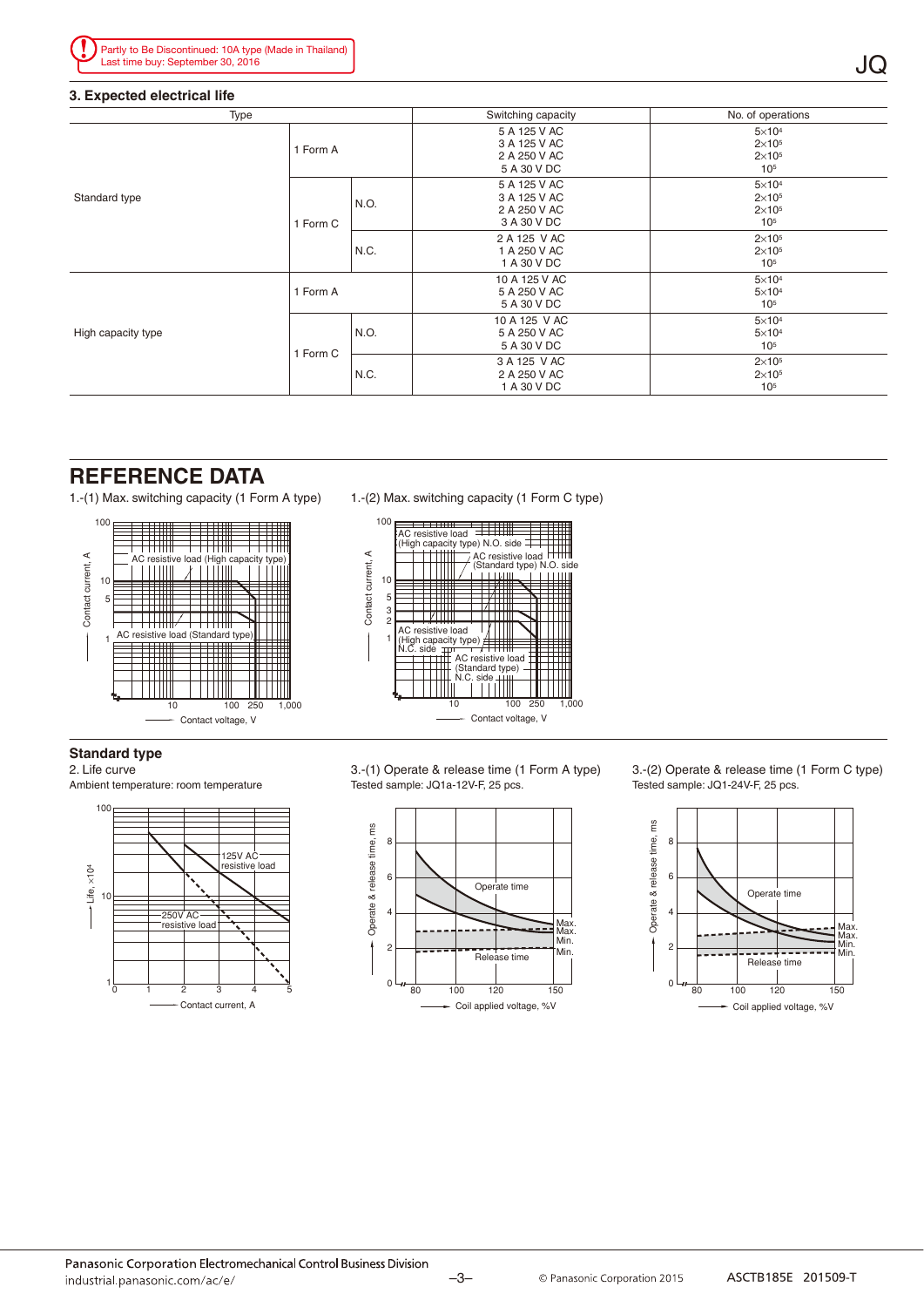



5.-(1) Ambient temperature characteristics (1 Form A type)

Tested sample: JQ1a-24V-F Contact carrying current: 3 A, 5 A



#### **High capacity type**

1. Life curve

Ambient temperature: room temperature



3.-(1) Coil temperature rise (1 Form A type) Contact carrying current: 5 A, 10 A Measured portion: Inside the coil



4.-(2) Coil temperature rise (1 Form C type) Contact carrying current: 3 A, 5 A Measured portion: Inside the coil



5.-(2) Ambient temperature characteristics (1 Form C type)





2.-(1) Operate & release time (1 Form A type) Tested sample: JQ1aP-12V-F, 25 pcs.







Partly to Be Discontinued: 10A type (Made in Thailand) Last time buy: September 30, 2016

 $\odot$  Allowable ambient temperature against % coil voltage (max. inside the coil temperature

- set as 130°C 266°F) (Carrying current: 3 A) 2 Allowable ambient temperature against
- % coil voltage (max. inside the coil temperature set as 130°C 266°F) (Carrying current: 5 A) 3 Allowable ambient temperature against
- % coil voltage (max. inside the coil temperature set as 115°C 239°F) (Carrying current: 3 A)
- 4 Allowable ambient temperature against % coil voltage (max. inside the coil temperature set as 115°C 239°F) (Carrying current: 5 A)
- 5 Pick-up voltage with a hot-start condition of 100%V on the coil (Carrying current: 5 A)
- 6 Pick-up voltage with a hot-start condition of 100%V on the coil (Carrying current: 3 A)

7 Pick-up voltage

2.-(2) Operate & release time (1 Form C type) Tested sample: JQ1P-12V-F, 25 pcs.



Panasonic Corporation Electromechanical Control Business Division industrial panasonic com/ac/e/

<sup>-4</sup> <sup>©</sup> Panasonic Corporation 2015<br>
ASCTB185E 201509-T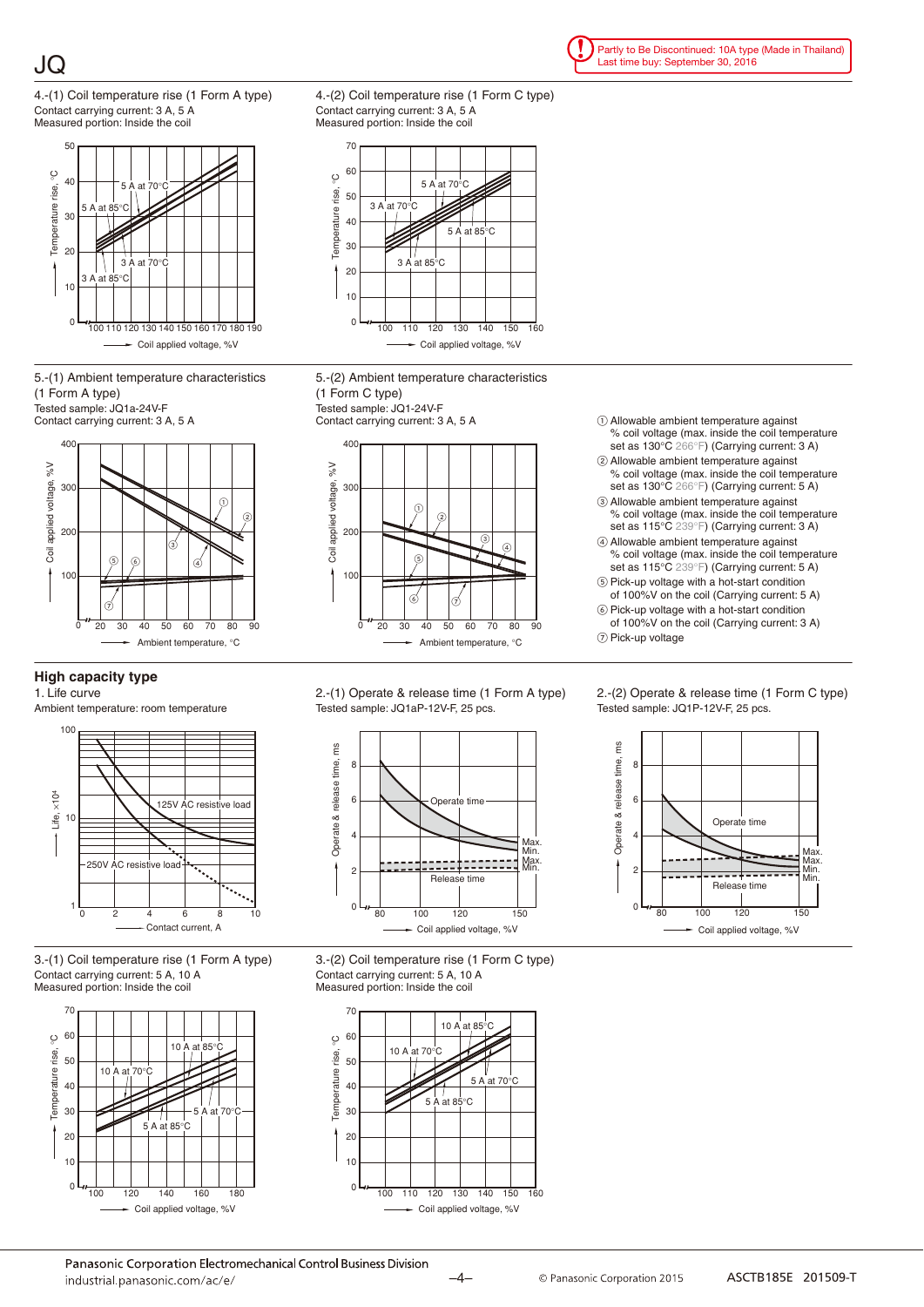

4.-(1) Ambient temperature characteristics (1 Form A type)

Tested sample: JQ1aP-24V-F Contact carrying current: 5 A, 10 A



4.-(2) Ambient temperature characteristics (1 Form C type) Tested sample: JQ1P-24V-F<br>Contact carrying current: 5 A, 10 A



 $\odot$  Allowable ambient temperature against % coil voltage (max. inside the coil temperature set as 130°C 266°F) (Carrying current: 5 A)

JQ

- 2 Allowable ambient temperature against % coil voltage (max. inside the coil temperature set as 130°C 266°F) (Carrying current: 10 A)
- 3 Allowable ambient temperature against % coil voltage (max. inside the coil temperature set as 115°C 239°F) (Carrying current: 5 A)
- 4 Allowable ambient temperature against % coil voltage (max. inside the coil temperature set as 115°C 239°F) (Carrying current: 10 A)
- 5 Pick-up voltage with a hot-start condition of 100%V on the coil (Carrying current: 10 A)
- 6 Pick-up voltage with a hot-start condition of 100%V on the coil (Carrying current: 5 A)
- 7 Pick-up voltage

**DIMENSIONS** (mm inch)



**CAD Data**

The CAD data of the products with a **CAD Data** mark can be downloaded from: http://industrial.panasonic.com/ac/e/ External dimensions Schematic (Bottom view) 1 Form A 1 Form A 1 Form C COM N.O. COM N.O. 10 20 .394 .787  $\mathcal{Q}$  $\mathcal{Q}$  $\vert \ \ \vert$  $Coil$  $Coil$ 15.6 .614 N.C.  $\qquad \qquad \blacksquare$  $\Box$ 0.4 .016  $4.2$ 7.62 **10.16 7.62 MM** 7.62 0.5 dia. 0.3 0.3 0.8 .165 .300  $.300$  .165 .400 .300 .300 .300 .020 dia. .012 .012 .012 .031 PC board pattern (Bottom view) 1 Form C 1 Form A 1FormC 20  $\frac{10}{394}$ 4-1.3 dia. 5-1.3 dia. 5-.051 dia. .787  $10.16$ 7.62 10.16 7.62 .400 .300 .400 .300 П 15.6 .614 7.62 .300 7.62 .300  $\Box$  $\qquad \qquad \Box$ 0.4 .016 2.54 .100 4.2 .165  $10.16$  5.08 7.62  $\frac{4.2}{165}$   $-10.16$   $\frac{5.08}{16.254}$   $-2.54$   $-7.62$ Tolerance: ±0.1 ±.004  $100$  .300 .100 .100 .300 .100 .300 .200  $0.5$  dia.  $0.3 + 0.8$ 0.3 0.3 .020 dia.  $.012$  mm  $.012$  .012  $.012$   $^{+12}$   $^{+14}$   $.012$ <br> $-0.3$ .012

Dimension: Less than 1mm .039inch: Min. 1mm .039inch less than 5mm .197 inch: ±0.3 ±.012 Min. 5mm .197 inch: General tolerance ±0.2 ±.008 ±0.4 ±.016